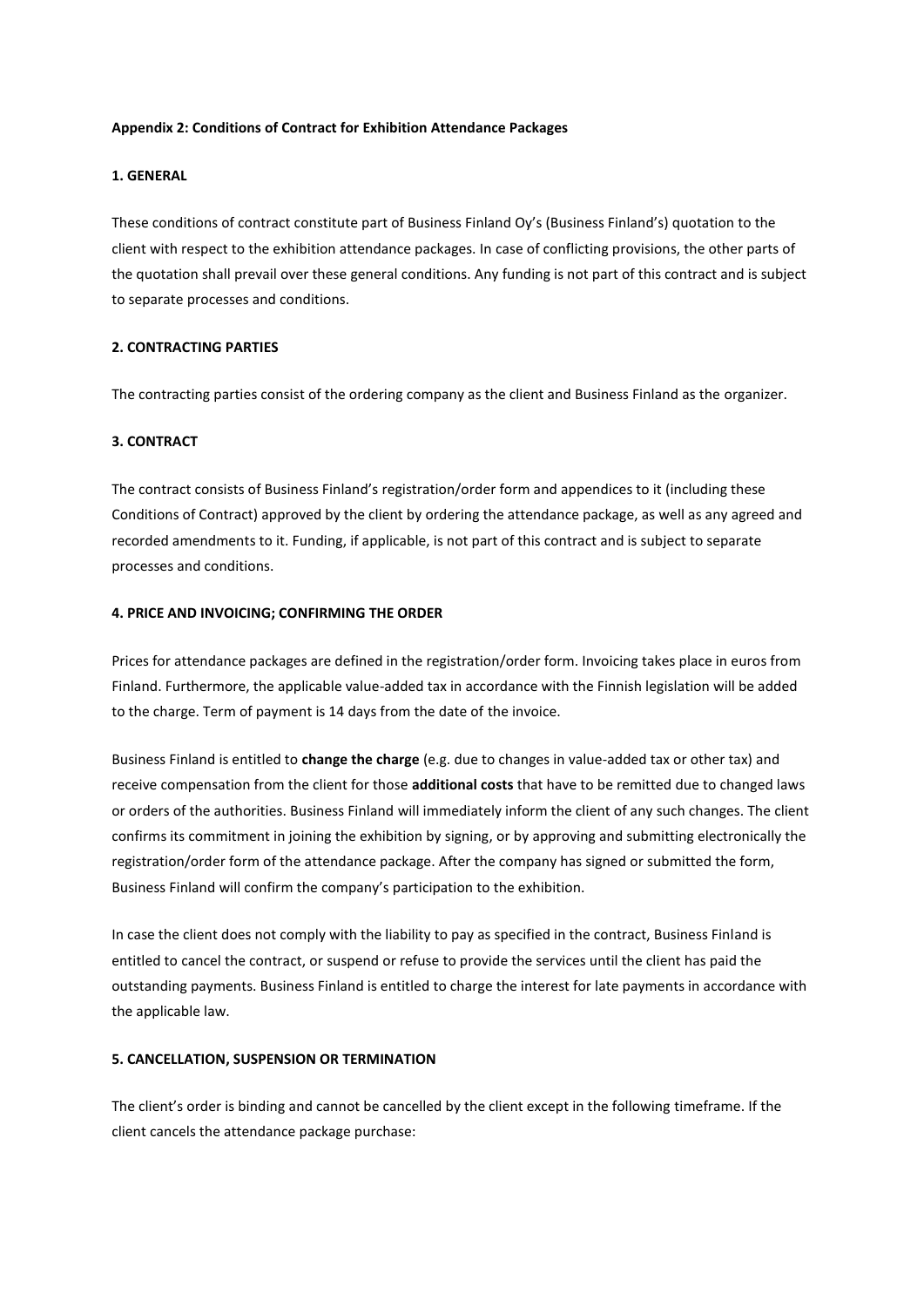• Business Finland will refund 50 % of the paid sum if the cancellation is conducted more than 90 days before the event.

• If the cancellation is conducted less than 90 days before the event, the fee of the attendance package will not be refunded.

Business Finland may cancel the participation if minimum number of participants has not been reached. In addition, Business Finland is entitled to modify the content, suspend, or to terminate the contract if the circumstances change in such a way that completing of the services becomes unreasonable.

If Business Finland suspends provision of services/the event due to change of circumstances, it endeavors to set the new schedule for the event as soon as practically possible or confirmed by the even organizer. Service fees/prices will not be refunded.

If Business Finland needs to terminate the contract for reasons outside its own control, Business Finland is entitled to retain or charge the service fee/price to the extent necessary to cover the work already carried out or the costs incurred to Business Finland. **Without limiting the generality of this clause, any cancellations, bans or restrictions made or imposed by the event organizers, other service providers or authorities due to COVID-19 or other similar reason causing pandemic or epidemic, is regarded as causing a reason outside Business Finland's own control.** 

## **6. TRANSFER OF THE CONTRACT AND SUBCONTRACTORS**

Business Finland has the right to transfer the contract to the entity to whom Business Finland's operations would be transferred partly or totally. In other respect the parties have no the right to transfer the contract to a third party without a written consent from the other party. Business Finland is entitled and utilizes subcontractors for carrying out the practical arrangements related to the exhibition.

#### **7. CLIENT MATERIALS, CLIENT PRODUCTS AND SERVICES**

Client shall provide Business Finland with the company materials for advertising purposes as instructed by Business Finland. Business Finland is entitled to use client's name, logo and such materials for advertising the exhibition that are subject to the contract.

Other materials that the parties transfer to one another before or after entering into the contract shall remain the property of the transferor. The materials are provided for the purposes of arranging the agreed event or preparing the party for the event, and cannot be used for other purposes. Generally available, public information and material may be use in accordance with the applicable terms of use.

The client is always responsible for its own products and services and that they meet the requirements of applicable laws and regulations.